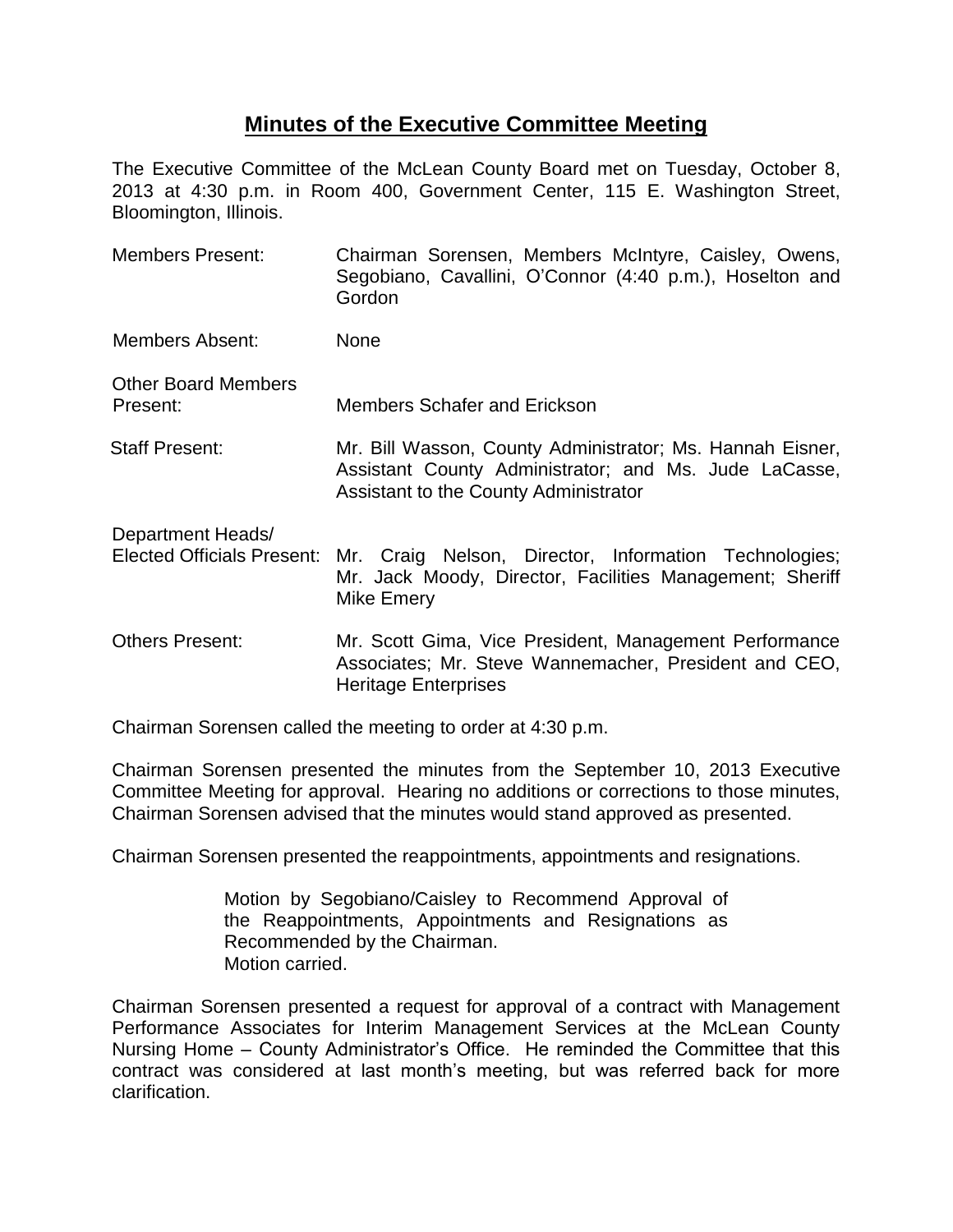Minutes of the Executive Committee October 8, 2013 Page Two

> Motion by Owens/Gordon to Recommend Approval of a Contract with Management Performance Associates for Interim Management Services at the McLean County Nursing Home – County Administrator's Office.

Mr. Wasson advised that, as directed by the County Board on September 17, 2013, the Administrator's office has included proposals received to provide management assistance and an operational review of the County Nursing Home. Proposals were received from the following:

- Management performance Associates (Interim Management Assistance, Search Assistance, Operational Assessment)
- Heritage Enterprises (Interim Management Assistance, Search Assistance, Operational Assessment)
- Management Resource Solutions (Search Assistance)

Mr. Wasson stated that the Illinois Nursing Home Administrator's Association also responded to inquiry, but is only able to offer a newsletter advertisement with relation to search assistance at this time.

Mr. Wasson stated that, as the Committee knows, an application was made for a temporary license for Mr. Moody to act as the temporary Nursing Home Administrator.

Mr. Wasson advised that the cost for the contract with MPA is \$15,000 per month. He noted that the Heritage Enterprises contract is \$5,000 to produce an operational review, and \$12,000 per month for temporary management of the Nursing Home.

Mr. Wasson indicated that, upon review of the proposals received, he continues to recommend an interim agreement with Management Performances Associates for interim management assistance, search assistance and performance of an operational assessment, based upon their experience in working with the public sector bodies for this interim period.

Chairman Sorensen invited Mr. Steve Wannemacher, Heritage Enterprises to come forward and present information to the Committee.

Mr. Wannemacher provided the following information:

- $\triangleright$  Heritage has a wide and varied experience in the nursing home field;
- $\triangleright$  Heritage has handled county facilities in the past, but there are none in their current portfolio;
- $\triangleright$  The two proposals are similar and MPA is a good firm, but Heritage may offer savings because it is local;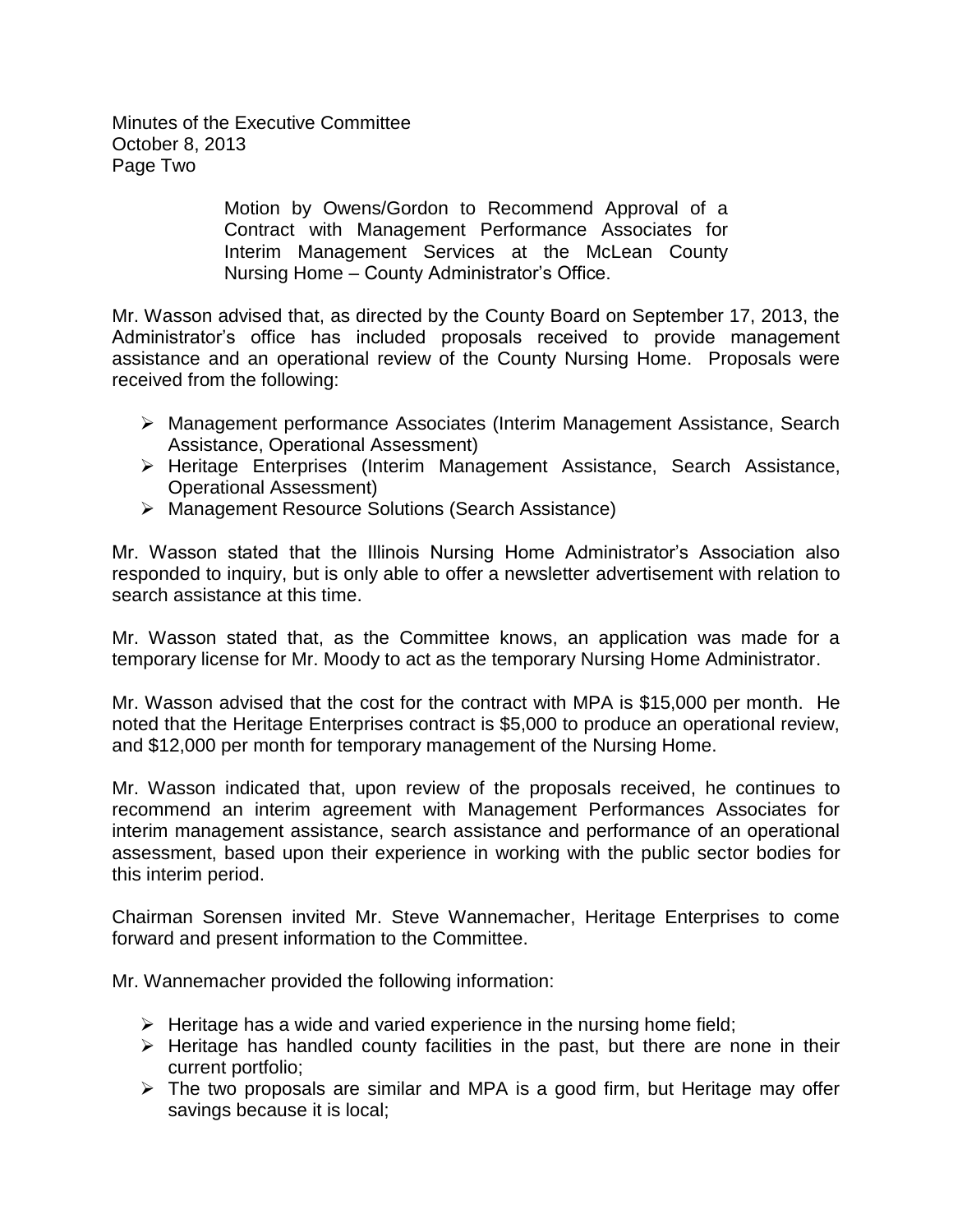Minutes of the Executive Committee October 8, 2013 Page Three

- $\triangleright$  The concern regarding competition should not be an issue as the rules and regulations are the same;
- $\triangleright$  Care giving does not differ from one facility to another;
- $\triangleright$  Heritage manages several nursing homes in several markets;

Mr. Wannemacher noted that whether a for-profit or not-for-profit entity, the important thing is the bottom line.

Mr. Wannemacher stated that consideration should be given to Heritage as it is a local entity and it could save tax payers money.

Mr. Hoselton pointed out that some Board members are concerned that because Heritage is local it is in competition with the County Nursing Home and should not be considered because it would learn too much about our operation. He stated that he does not believe there should be a concern about competition; rather, there should be support for a local business. Mr. Hoselton stated that he will not vote because his daughter-in-law works for Heritage.

Mr. Wannemacher indicated that Heritage has 4,500 employees state-wide and 500 employees locally. He stated that the idea of learning secrets is unfounded as this profession is a transparent one. He noted that it is impossible to gain special insight because information is available on line.

Mr. Caisley asked if Heritage were selected, would it assign a particular person to manage the Nursing Home on an interim basis. Mr. Wannemacher replied that they would provide someone.

Mr. Segobiano stated that he supports the Heritage proposal. He added that he believes in supporting local organizations.

Mr. Gordon asked if it is the decision of the County Board to go with Heritage what resources do they have to provide services to the Nursing Home. Mr. Wannemacher replied that Heritage has a cadre of management people to address different situations similar to this to suit the needs of the contract.

Mr. Owens stated that he believed that the competition should be a concern. He added that he has talked with employees of the Nursing Home who have worked at other institutions or have been with the County Nursing home their entire careers, who also expressed concern with Heritage.

Mr. Cavallini expressed concern about the search process and the lack of a sealed bid. He pointed out that when we have project proposals put out to bid, we get the bids and then look at the bids. Mr. Cavallini noted that MPA's bid was out on the table prior to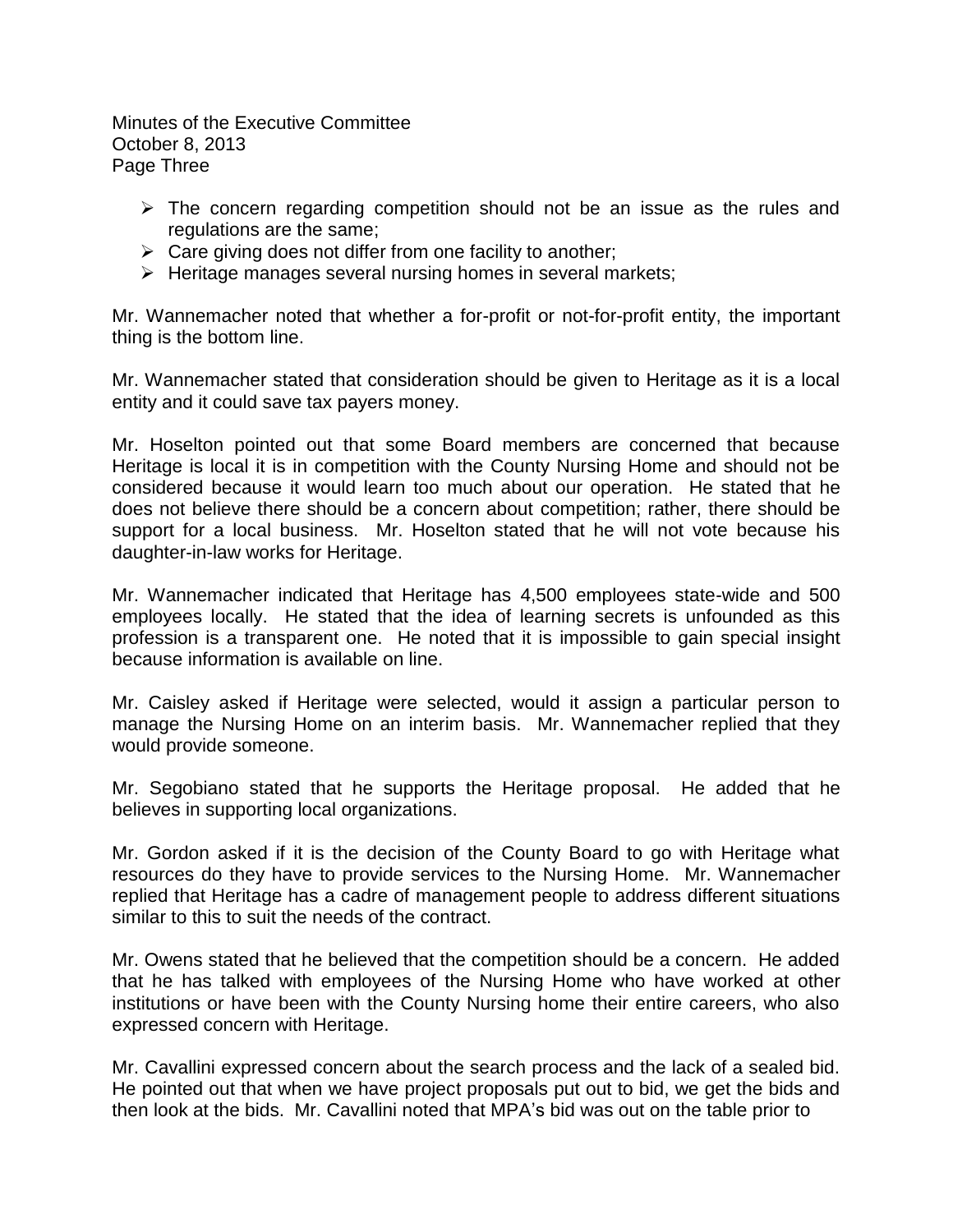Minutes of the Executive Committee October 8, 2013 Page Four

Heritage making their proposal. Mr. Wannemacher responded that Heritage recently submitted a proposal on a project near Indiana. He noted that the proposal they presented to the County Administrator was based on that proposal with adjustments made to take out the travel costs.

Mr. Hoselton asked if anyone else bid on this project. Mr. Wasson replied that he requested a proposal from MPA after he had contacted several Illinois counties that operate nursing homes to identify available resources. He stated that several county administrations identified that they had either on-going or project-oriented experience working with Management Performance Associates (MPA). Mr. Wasson advised that comments regarding MPA were very positive.

Mr. Wasson advised that professional service agreements are not something that generally go out for bid. He added that there was a timing issue involved with getting someone on board and MPA came highly recommended.

Mr. Wannemacher indicated that there are 102 counties in Illinois, and 35 of those counties own and operate a nursing home. He noted that there are 850 nursing homes in the State of Illinois.

Chairman Sorensen stated that Mr. Gima from MPA is also available to answer any questions.

Ms. O'Connor asked what the plan is at the end of the four months. Chairman Sorensen replied that one option is to secure a County-employed Administrator for the Nursing home, and one option is to be open to the idea of operating the Nursing Home through an outside management company. He advised that many counties have found that to be very helpful and successful.

Mr. McIntyre asked if Heritage would be open to the suggestion of breaking down the three parts (operational review, temporary management and search assistance) of their proposal into separate parts and consider the temporary management of the facility only. He suggested that the County conduct its own Nursing Home Administrator search. Mr. McIntyre further suggested that the operational review be done by an organization separate from the organization providing the temporary management. Mr. Wannemacher replied that Heritage would be flexible to the needs of the County. Mr. McIntyre felt this would alleviate some of the concern about the competition.

Mr. Segobiano clarified that there are 36 counties out of 102 counties that own and operate their own nursing homes, and asked Mr. Gima what counties MPA has worked with. Mr. Gima replied that some of the counties they have worked with include Monroe, Champaign, Dekalb, Peoria, Lake, and Livingston.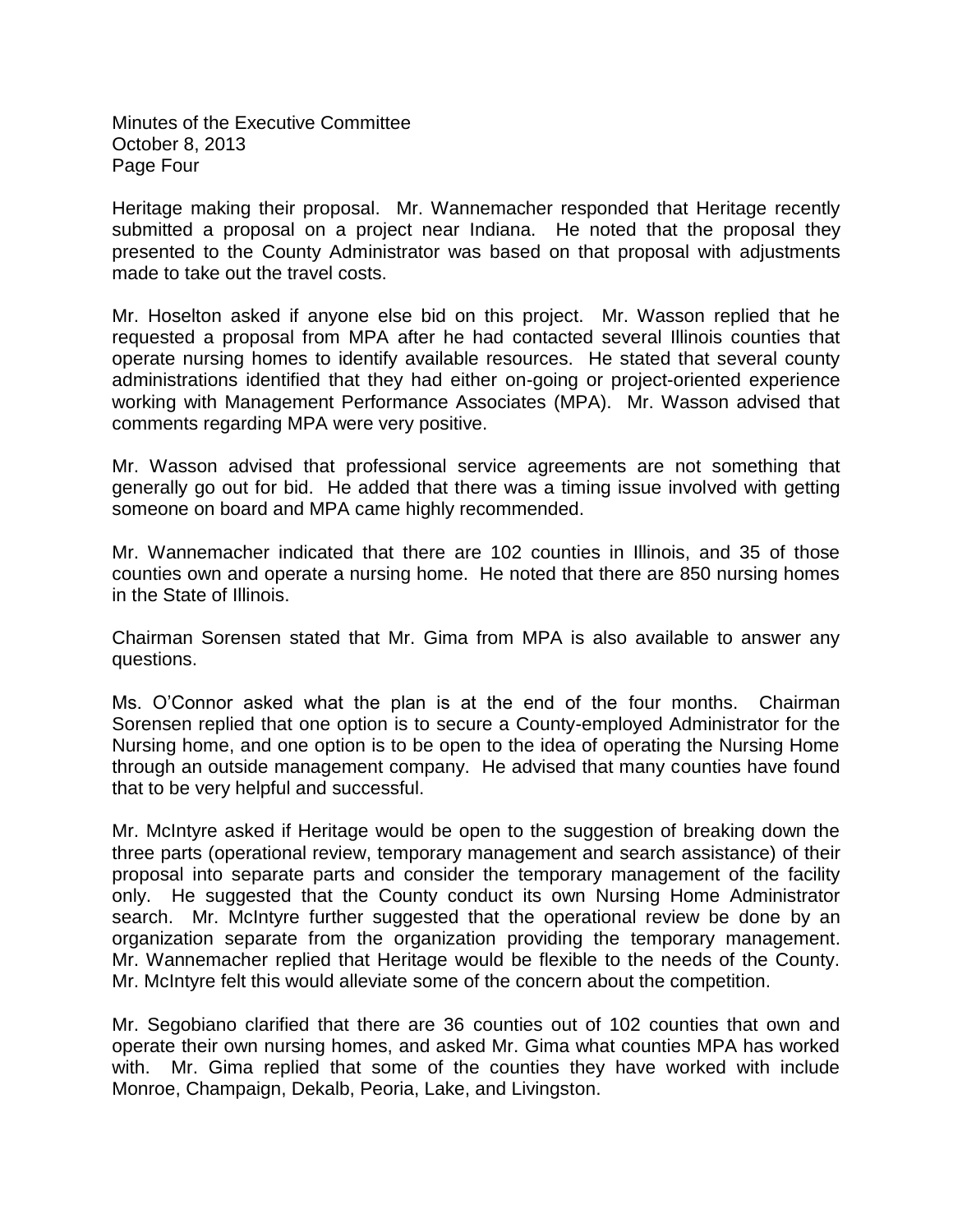Minutes of the Executive Committee October 8, 2013 Page Five

Mr. McIntyre referred back to his suggestions and stated that he would like to make a motion to that effect, but he would be abstaining from the vote because he is on the Board of Directors of Westminster Village. Chairman Sorensen replied that Mr. McIntyre cannot make a motion if he is abstaining.

Mr. Segobiano made a substitute motion to continue with having Mr. Moody on-site, we would consider hiring a management company for temporary management and to assist Mr. Moody; hire a separate organization to provide the Operational Review and to consider the County conducting its own Nursing Home Administrator Search.

After additional discussion, Chairman Sorensen recommended that this item be tabled.

Motion by Segobiano/Caisley to table the request for Approval of a Contract with Management Performance Associates for Interim Management Services at the McLean County Nursing Home to a time certain of 8:00 a.m., Tuesday, October 15, 2013 – County Administrator's Office.

Mr. Gordon stated that he believes it would be necessary that the Board bring in a firm to conduct the search for the Nursing Home Administrator. He doesn't believe that the Board has the expertise to do that.

Mr. Caisley noted the difficulty that was experienced with conducting a search for the County Administrator position.

Mr. Wasson noted that both vendors provided, initially, breakdowns of separate services. He felt that it was possible to come back on Tuesday and provide revisions based upon this direction from the Committee.

Chairman Sorensen clarified that the motion being made by Mr. Segobiano is to postpone to a time certain, 8:00 a.m., Tuesday, October 15, 2013 a discussion to divide the services into three pieces and bring back to the Executive Committee what those three pieces would look like with more clarity and definition and with the prices from the various firms on what their three services could be. At that point the Committee could then discuss whether they want to buy all three services or some part of them.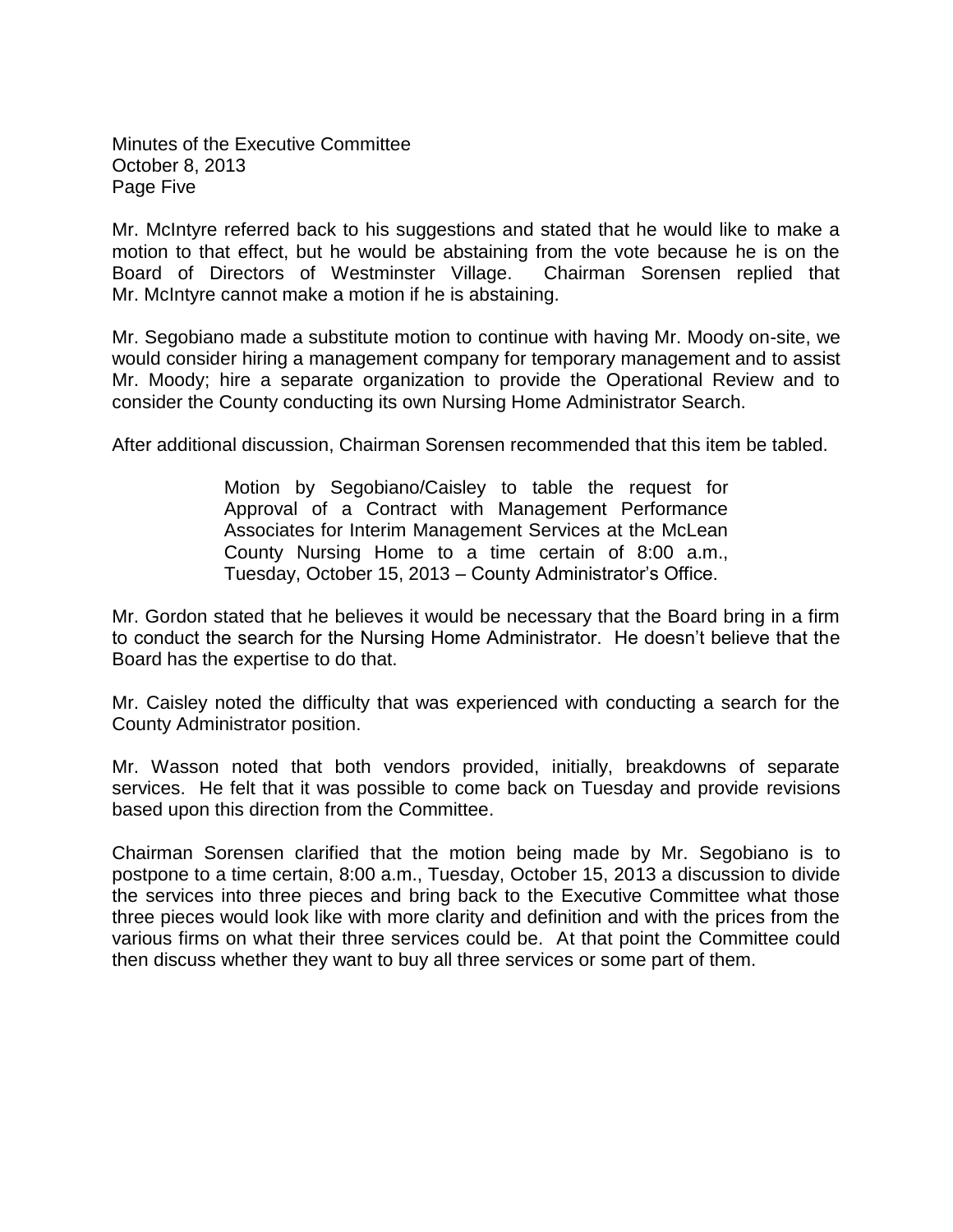Minutes of the Executive Committee October 8, 2013 Page Six

> Motion by Segobiano/Caisley to postpone to a time certain, 8:00 a.m., Tuesday, October 15, 2013 to divide the services into three pieces and bring back to the Executive Committee what those three pieces would look like with more clarity and definition and with the prices of the various firms for those three services.

> Motion carried with Mr. Gordon voting "no" and Mr. McIntyre "abstained".

Mr. McIntyre presented a request for approval of a Resolution to amend the Rules of the County Board of McLean County to continue Remote Attendance until the first Monday in December 2014 – Rules Subcommittee.

> Motion by McIntyre/Segobiano to Recommend Approval of a Resolution to Amend the Rules of the County Board of McLean County to continue Remote Attendance until the first Monday in December 2014 – Rules Subcommittee. Motion carried.

Mr. McIntyre presented a request for approval of a Resolution to amend the Rules of the County Board of McLean County to allow Vice-Chairmen of Committees to serve on the Executive Committee when the Chair of the Committee is unable to attend a meeting of the Executive Committee – Rules Subcommittee.

Chairman Sorensen noted that this practice has been done in the past, but this makes it official.

> Motion by McIntyre/Hoselton to Recommend Approval of a Resolution to Amend the Rules of the County Board of McLean County to Allow Vice-Chairmen of Committees to serve on the Executive Committee when the Chair of the Committee is unable to attend a Meeting of the Executive Committee – Rules Subcommittee. Motion carried.

Mr. William Caisley, Chairman, Justice Committee, presented three requests associated with the Multi-Disciplinary Team-Domestic Violence Continuation Grants: A request for approval to renew a Multi-Disciplinary Team-Domestic Violence Continuation Grant #612171 from the Illinois Criminal Justice Information Authority – Sheriff's Department; a request for approval to renew a Multi-Disciplinary Team-Domestic Violence Continuation Grant #611074 from the Illinois Criminal Justice information Authority – Court Services; and a request for approval to renew a Multi-Disciplinary Team-Domestic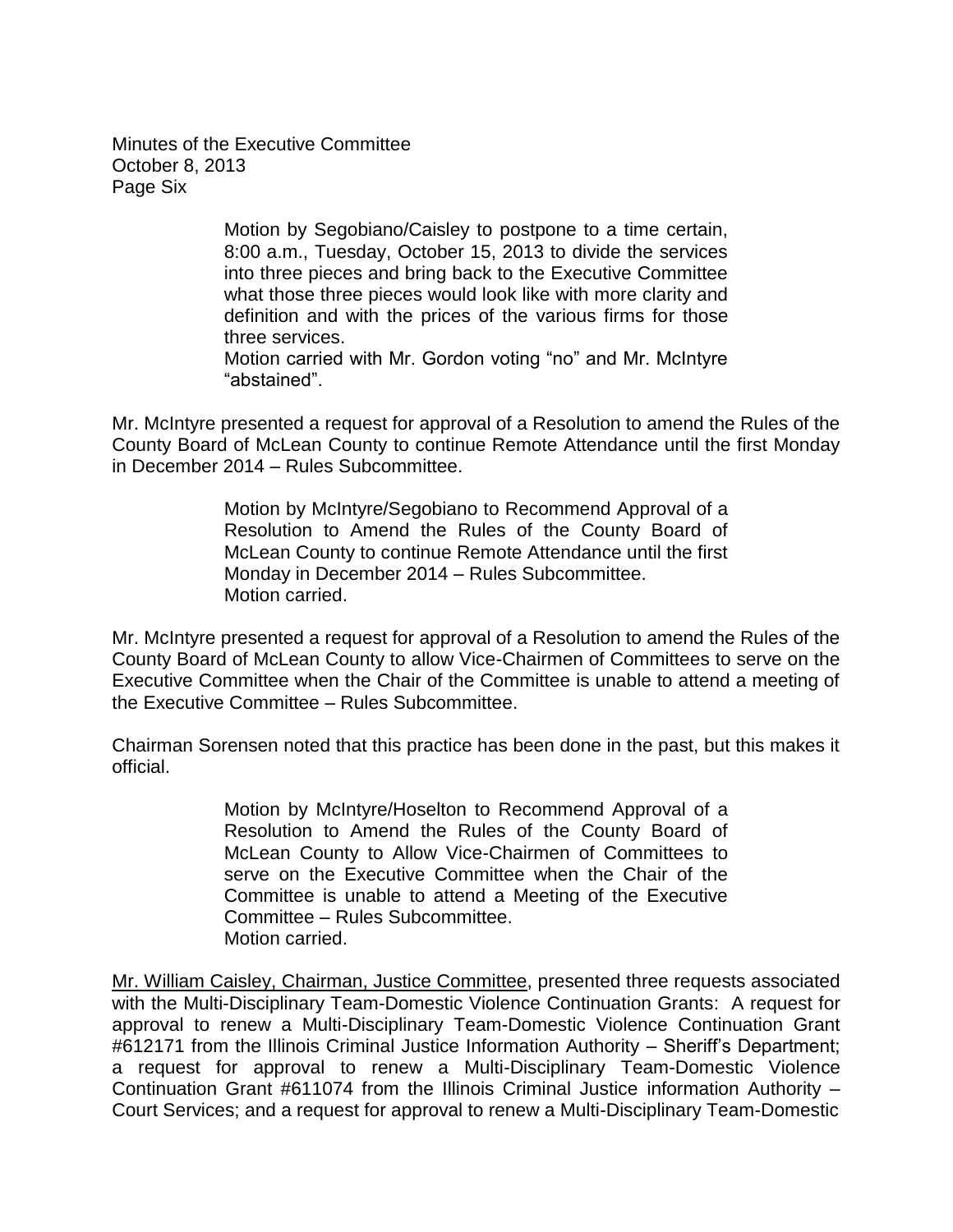Minutes of the Executive Committee October 8, 2013 Page Seven

Violence Continuation Grant #611070 from the Illinois Criminal Justice information Authority – State's Attorney's Office.

> Motion by Caisley/Cavallini to Recommend Approval to Renew a Multi-Disciplinary Team-Domestic Violence Continuation Grant #610371 from the Illinois Criminal Justice Information Authority – Sheriff's Department; to Recommend Approval to Renew a Multi-Disciplinary Team-Domestic Violence Continuation Grant #611074 from the Illinois Criminal Justice Information Authority – Court Services; and to Recommend Approval to Recommend Approval to Renew a Multi-Disciplinary Team-Domestic Violence Continuation Grant #611070 from the Illinois Criminal Justice Information Authority – State's Attorney's Office. Motion carried.

Mr. Caisley presented three Emergency Appropriation Ordinances associated with the Multi-Disciplinary Team-Domestic Violence Continuation Grants: a request for approval of an Emergency Appropriation Ordinance Amending the McLean County Fiscal Year 2013 Combined Annual Appropriation and Budget Ordinance, Fund 0001 General Fund, Sheriff's Department (DV Grant); a request for approval of an Emergency Appropriation Ordinance Amending the McLean County Fiscal Year 2013 Combined Annual Appropriation and Budget Ordinance, Fund 0001 General Fund, Court Services Department 0022 (DV Grant) and an Emergency Appropriation Ordinance Amending the McLean County Fiscal Year 2013 Combined Annual Appropriation and Budget Ordinance, Fund 0001 General Fund State's Attorney's Office (DV Grant).

> Motion by Caisley/O'Connor to Recommend Approval of an Emergency Appropriation Ordinance Amending the McLean County Fiscal Year 2013 Combined Annual Appropriation and Budget Ordinance, Fund 0001 General Fund, Sheriff's Department (DV Grant); to Recommend Approval of an Emergency Appropriation Ordinance Amending the McLean County Fiscal Year 2013 Combined Annual Appropriation and Budget Ordinance, Fund 0001 General Fund, Court Services Department 0022 (DV Grant); and an Emergency Appropriation Ordinance Amending the McLean County Fiscal Year 2013 Combined Annual Appropriation and Budget Ordinance, Fund 0001 General Fund State's Attorney's Office (DV Grant). Motion carried.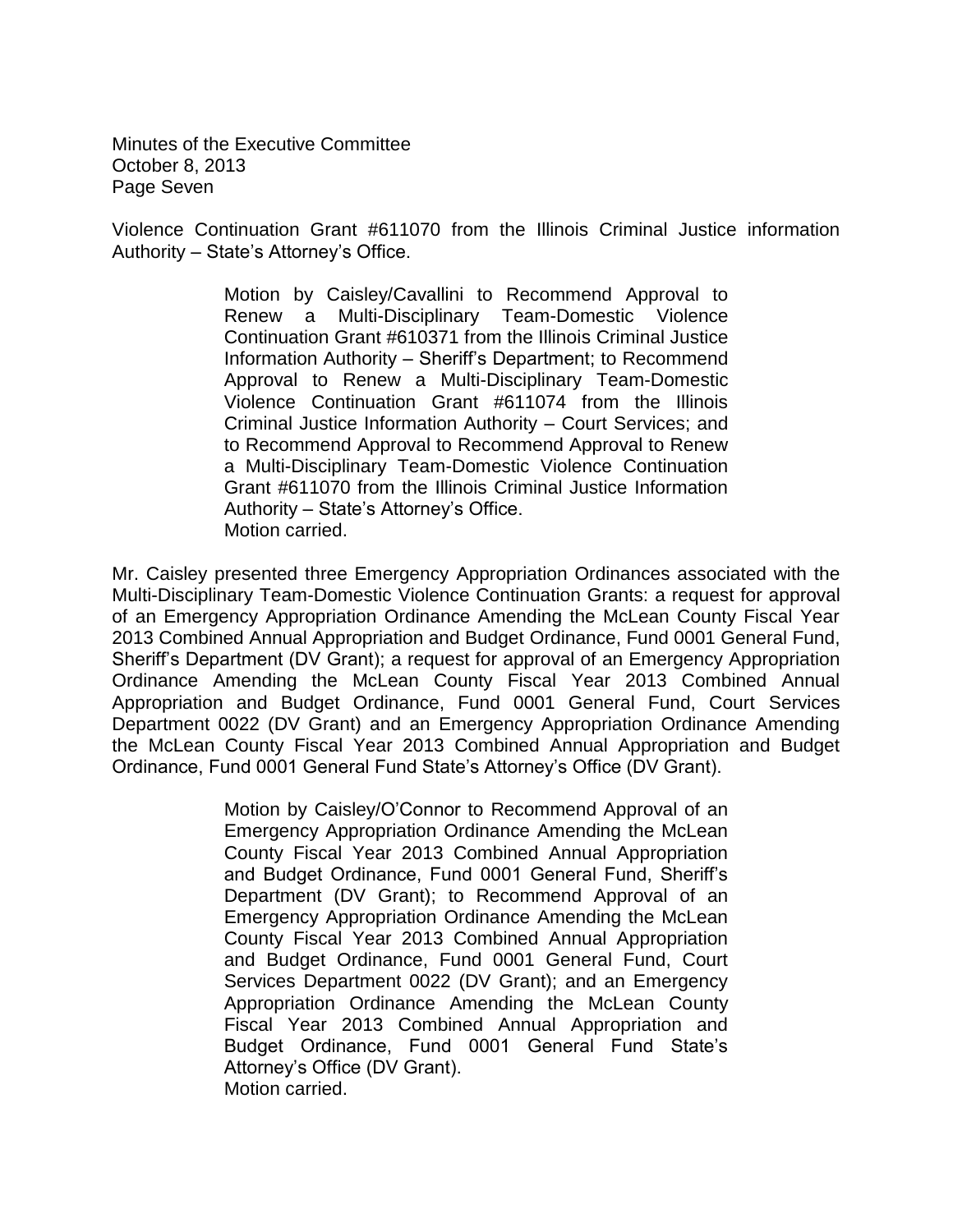Minutes of the Executive Committee October 8, 2013 Page Eight

Mr. Caisley presented a request for approval to renew a Law Enforcement and Prosecution-based Victim Assistance Program Grant from the Illinois Criminal Justice information Authority – State's Attorney's Office.

> Motion by Caisley/Gordon to Recommend Approval to Renew a Multi-Disciplinary Team-Domestic Violence Continuation Grant #611070 from the Illinois Criminal Justice Information Authority – State's Attorney's Office. Motion carried.

Chairman Sorensen asked if there were any questions or comments. Hearing none, he thanked Mr. Caisley.

Mr. Ben Owens, Chairman, Finance Committee, presented a request for approval of Critical Personnel Hiring Requests – County Administrator's Office.

> Motion by Owens/Cavallini to Recommend Approval of Critical Personnel Hiring Requests – County Administrator's Office. Motion carried.

Chairman Sorensen asked if there were any questions or comments. Hearing none, he thanked Mr. Owens.

Mr. George Gordon, Chairman, Land Use and Development Committee, presented a request for approval of a Resolution of the McLean County Board approving the recommendations of the Solid Waste Technical and Policy Committee regarding grant applications.

> Motion by Gordon/Segobiano to Recommend Approval of a Resolution of the McLean County Board Approving the Recommendations of the Solid Waste Technical and Policy Committee regarding Grant Applications. Motion carried.

Chairman Sorensen asked if there were any questions or comments. Hearing none, he thanked Mr. Gordon.

Mr. Stan Hoselton, Chairman, Transportation Committee advised that the Transportation Committee brings no items for action to the Executive Committee.

Chairman Sorensen asked if there were any questions or comments. Hearing none, he thanked Mr. Hoselton.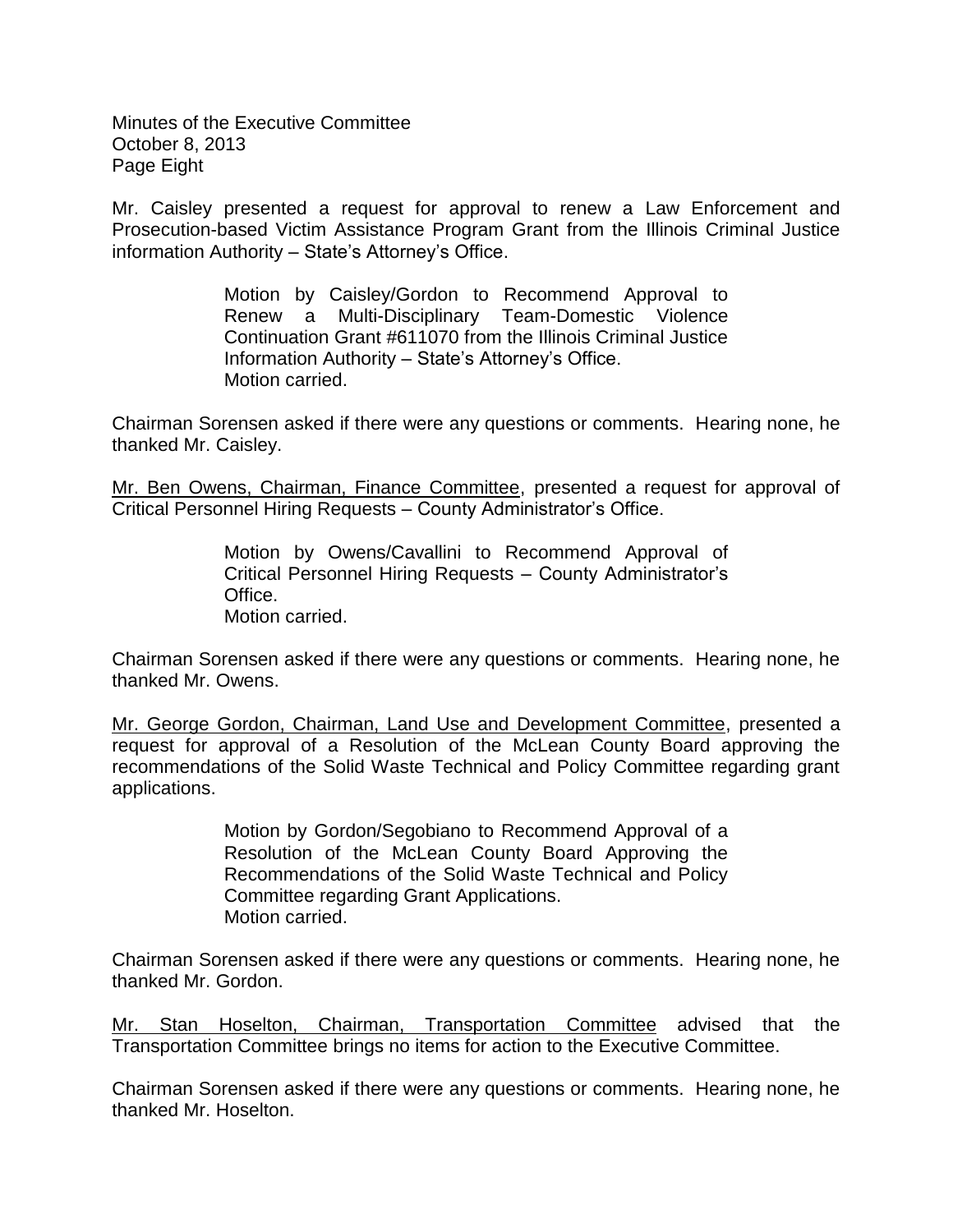Minutes of the Executive Committee October 8, 2013 Page Nine

Mr. Paul Segobiano, Chairman, Property Committee, advised that the Property Committee brings no items for action to the Executive Committee.

Chairman Sorensen asked if there were any questions or comments. Hearing none, he thanked Mr. Segobiano.

Mr. Bill Wasson, County Administrator, introduced the review of the Fiscal Year 2014 Recommended Budget for the departments that are under the oversight of the Executive Committee, namely Information Technologies and the County Administrator.

**Information Technologies Department 0001-0043** can be found on pages 206-211 of the FY'2014 Recommended Budget and pages 147-151 of the Summary in the Executive Committee Packet.

Highlights of the Recommended Budget:

# REVENUE

410.0084 Data Communication: This revenue line item account has been budgeted at \$2,632 and is the revenue from the Town of Normal for shared T-1 line access.

410.0086 Reimbursement/Computer Services: This revenue line item account has been budgeted at \$99,500 in the FY'2014 Recommended Budget, an increase from \$96,500 in the FY'2013 Adopted Budget. The revenue increase in this line item anticipates additional services that will be provided to Special Funds for XP and Office upgrades.

450.0011 Transfer from Other Funds: This revenue line item account decreases from \$169,659 in the FY'2013 Adopted Budget to \$139,610 in the 2014 Recommended Budget, representing the declining expenses for the VOIP phone system and long distance.

Revenue continues to be transferred to Information Technologies from the Circuit Clerk's Court Automation Fund and from the County Collector's Automation Fund.

### EXPENDITURES

### Personnel:

The FY'2014 Recommended Budget includes no changes to Full Time positions and \$5,000 in seasonal/occasional line to assist with GIS entry.

### Materials and Supplies:

All of the Commodity line item accounts have been budgeted at the same level or less than the FY'2013 Adopted Budget except for the following: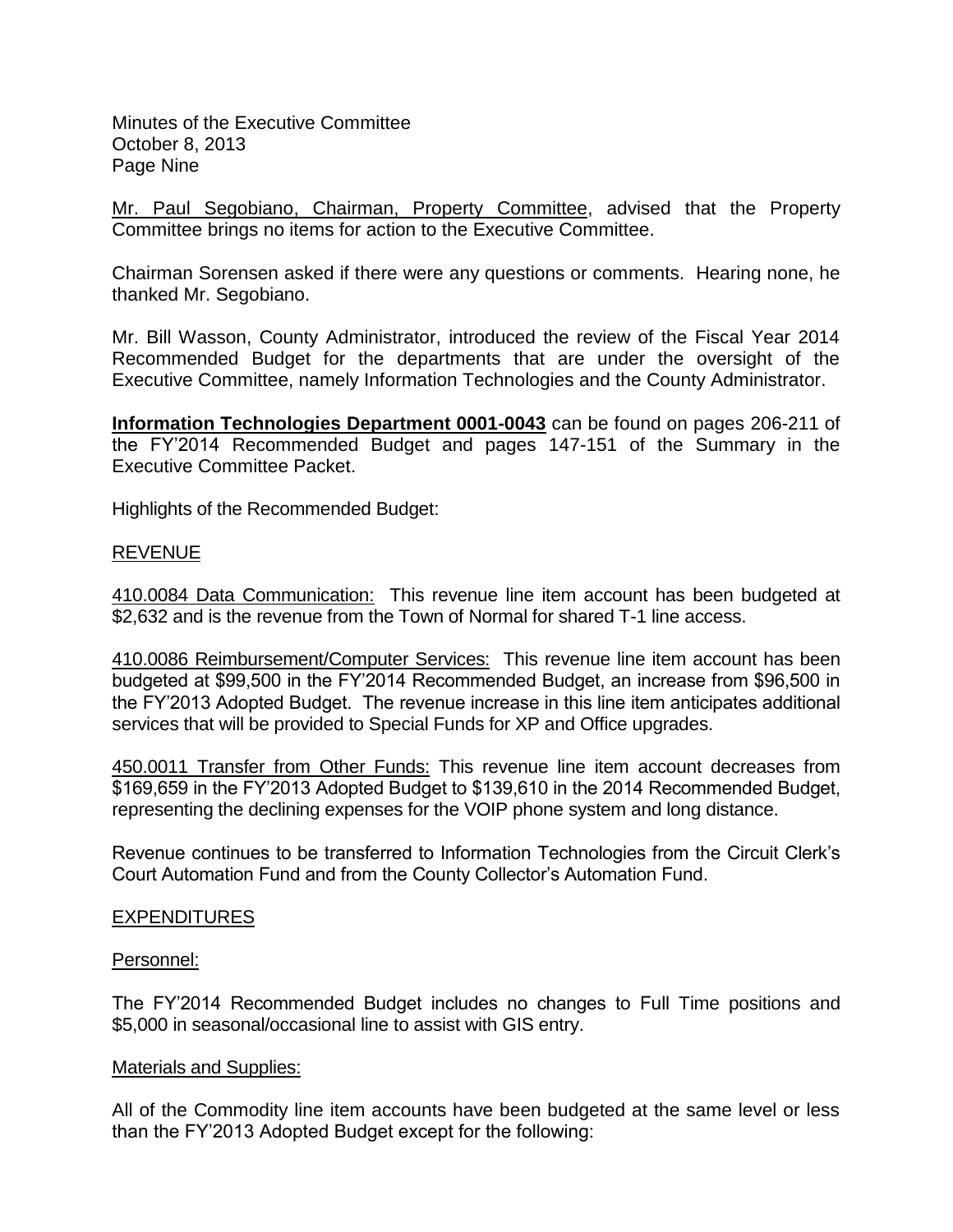Minutes of the Executive Committee October 8, 2013 Page Ten

620.0002 Computer Hardware: which increases from \$8,700 to \$30,650 based upon recommended catch-up in computer equipment replacement in FY 2014.

621.0005 Computer Hardware: which increases from \$79,900 to \$90,100 based upon recommended catch-up in computer workstation replacement in FY 2014.

Contractual Services:

All of the Contractual line item accounts have been budgeted at the same level or less than the FY'2013 Adopted Budget with the following exceptions:

0706.0001 Contract Services: increases from \$204,210 to \$297,819 due to \$110,000 for GIS Flyover estimate.

Mr. Wasson advised that quotations from firms were received and it is anticipated that that the Flyover cost will be \$65,000 and not \$110,000. He recommended that the budget be amended to decrease the \$297,819 to \$252,819, which is a \$45,000 savings.

Chairman Sorensen recommended that the Committee consider the following:

 $\triangleright$  Take the now recommended \$65,000 from Contractual Services for the GIS Flyover out of the General Fund budget and put into the GIS Fund budget and appropriately adjust the GIS Fund Fee in the Recorder's Office from \$5.00 per document recorded to \$9.00 per document recorded, and direct the Administrator's Office to prepare those documents for the Finance Committee meeting.

This would decrease the line from \$204,210 to \$187,819.

750.0004 Software License Agreements: This line item account has increased from \$213,100 in the FY'2013 Adopted Budget to \$230,549 in the FY'2014 Recommended Budget based upon the last two year's actual expenses and projected expenses in 2013.

769.0001 Interest Expense: This line item account has decreased to \$7,346 in the FY'2014 Recommended Budget from \$12,150 in the FY'2013 Adopted Budget based upon the actual interest expense related to Information Technologies share of equipment lease/purchased for the wireless network connecting County locations beyond the downtown campus and the associated interest cost for telephone system leases.

795.0003 Telephone Expense: This line item account increases from \$46,740 in the FY'2013 Adopted Budget to \$53,440 in the FY' 2014 Recommended Budget. This reflects the completion of movement of telephone expenditures relating to the VOIP system to Information Technologies.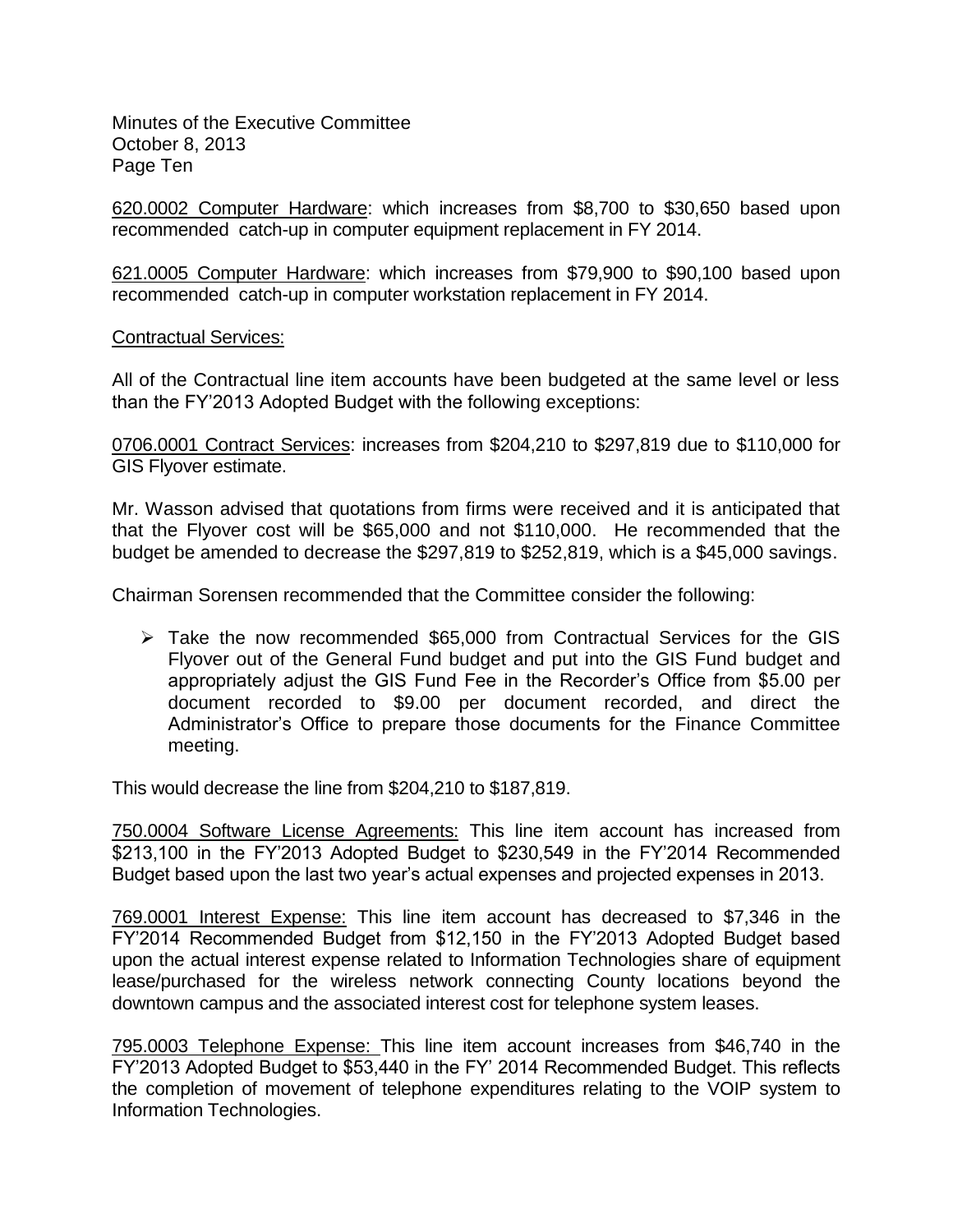Minutes of the Executive Committee October 8, 2013 Page Eleven

790.0005 Data Communications: This line item account increases from \$8,400 in the FY'2013 Adopted Budget to \$21,000 in the FY' 2014 Recommended Budget. This reassignment of phone costs for the PRI line contracts for 2014.

# Capital Outlay:

832.0001 Purchase of Office Equipment: This line item account includes \$1,000 for racks and workstation desk.

832.0002 Lease/Purchase Office Equipment: This line item account decreases from \$142,700 to \$140,373 to recognize the lease purchase expenditures relating to the VOIP telephone system Information Technologies and also the continuing costs for the wireless network connecting County locations beyond the downtown campus which is completed mid-year.

850.0001 Capital Assets: The FY'2014 Recommended Budget for this line item account totals \$60,600. Included are \$23,600 for Exchange Migration, \$22,000 for two replacement ESX Servers, \$15,000 for Tipping Point.

> Motion by Segobiano/Caisley to recommend tentative approval of the Information Services Department – (0001- 0043) FY'2014 Recommended Budget as amended to include the decrease in Line Item 0706.0001 Contract Services from \$297,819 to \$252,819, and to take \$65,000 from Contractual Services for the GIS Flyover out of the General Fund Budget and put it into the GIS Fund Budget, and appropriately adjust the GIS Fund Fee in the Recorder's Office from \$5.00 per document recorded to \$9.00 per document recorded, and direct the Administrator's Office to prepare those documents for the Finance Committee Meeting.

Motion carried.

**County Administrator's Office 0001-0002** can be found on pages 13-16 of the FY'2014 Recommended Budget and pages 152-155 of the Summary.

Highlights of the Recommended Budget:

### Revenue:

410.0005 Unclassified Revenue: This line item account is budgeted at \$2,589 in the FY' 2014 Recommended Budget to provide for reimbursement the Department has received for the past three years for an internship program the Department participates in. This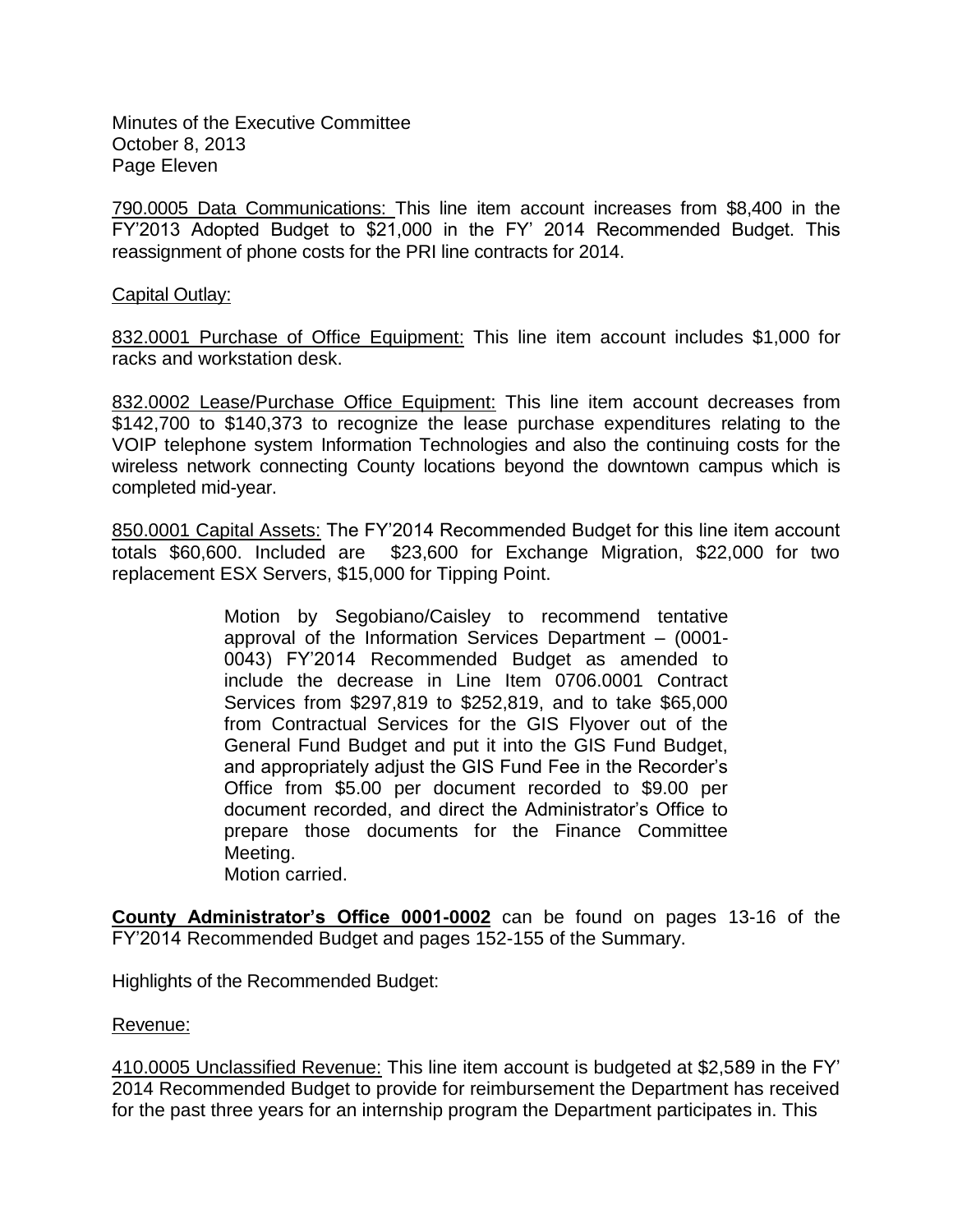Minutes of the Executive Committee October 8, 2013 Page Twelve

revenue increase off-sets the increase in 0516.0001 Seasonal/Occasional Employee salaries. (This revenue line was inadvertently deleted from the Recommended Budget)

### EXPENDITURES:

#### Personnel:

There is a one (1) FTE position increase in the FTE staffing level from the FY'2013 Adopted Budget. The Grade 10 Human Resources position in the 2013 Budget had been eliminated and was re-instated during 2013.

Mr. Wasson noted that a budget adjustment was made in 2013 moving the Chief Deputy Recorder into the County Administrator's Office Human Resources position. Ms. Brooke will continue to work with both the County Administrator's Office and assist with the transition in the recording program in FY'2014.

#### Materials and Supplies:

All Materials and Supplies line item accounts (600's) in the FY'2014 Recommended Budget have been budgeted at or below the FY' 2011 Adopted Budget.

### Contractual Services:

All Contractual line item accounts (700's) in the FY'2014 Recommended Budget have been budgeted at or below FY'2013 Adopted Budget except for the following:

0718.0001 Schooling /Conferences: Increases from \$2,401 in FY 2013 to \$2,508 in the FY 2014 recommended budget due to an additional staff member.

0784.0001 Auditing Expense: which increases from \$101,257 to \$105,000 based upon recommended contracts for Auditing expense and projected related expenses.

> Motion by Segobiano/Gordon to recommend tentative approval of the County Administrator's Office (0001-0002) FY'2014 Recommended Budget as submitted. Motion carried.

Mr. Wasson advised that the Technical Assistance Report, McLean County Sheriff's Detention Facility, Jail Mental Health design and Programming Options and Opportunities as conducted by the National Institute for Corrections (NIC) was received and a copy has been placed.in County Board members' mailboxes.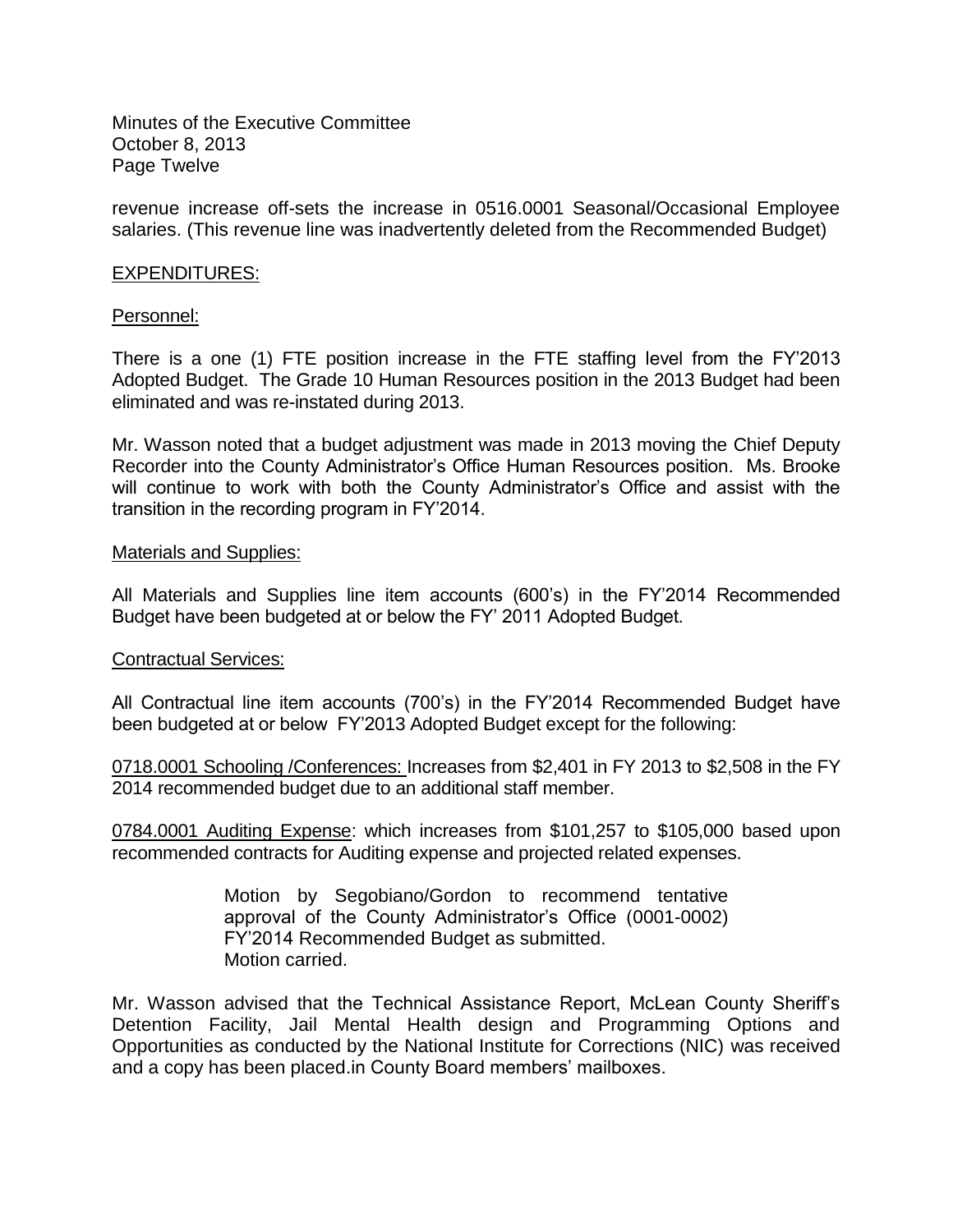Minutes of the Executive Committee October 8, 2013 Page Thirteen

Chairman Sorensen stated that this report is presented as information at the Executive Committee. He indicated that at the close of this presentation he will describe how the Board will address the different parts of this report.

Sheriff Mike Emery reminded the Committee that this process began in July with an assessment from the NIC specific to the housing of inmates with mental health illnesses. He stated that it has been known for some time that it is necessary for the Adult Detention Facility to change its practices on how that group of individuals is housed because it is different than the rest of the population. Sheriff Emery noted that there is no alternative in the Jail currently to change the housing. He advised that the report provides a foundation for the County Board to move forward in the process to resolve some of these issues.

Sheriff Emery indicated that the second part of the report deals with the delivery of community mental health services outside of the Jail that will also be very important for the County Board to examine.

Sheriff Emery stated that three options were identified. He noted that the third option would be most advantageous to the County because it would not only address or current situation but would also provide future growth and increase in bed capacity for future years, five-ten-fifteen years from now. He pointed out that the County laid the foundation for future growth 22 years ago with the potential for upward growth.

Sheriff Emery advised that he looks forward to working with this Board and the different Committees if a decision is made to move forward with any of the options.

Mr. Wasson noted that a great deal of information has been gathered and it is important that time is taken to evaluate the information. He added that the report recommended that the County not jump to quickly ahead and to make sure it is addressing both the correctional challenges the Jail is experiencing and the community needs that have contributed with the population challenge.

Mr. Caisley asked what progress is being made in regarding to the Center for Human Services and the Health Department and its administration of the Mental Health Budget before we adopt a budget this year. Mr. Wasson replied that for the current grant cycle with the Health Department, he understands that they follow the state fiscal year grant cycle and those funds have been allocated. He noted that we have a strong commitment from the Health Department to work in a cooperative manner with other agencies as we move forward with this project, both on the community-wide issue and our facilities issue to assist the County to participate in that program. Mr. Wasson added that they have shown a willingness to talk and work, and he believes we will accomplish what we want to accomplish our goals in a cooperative manner.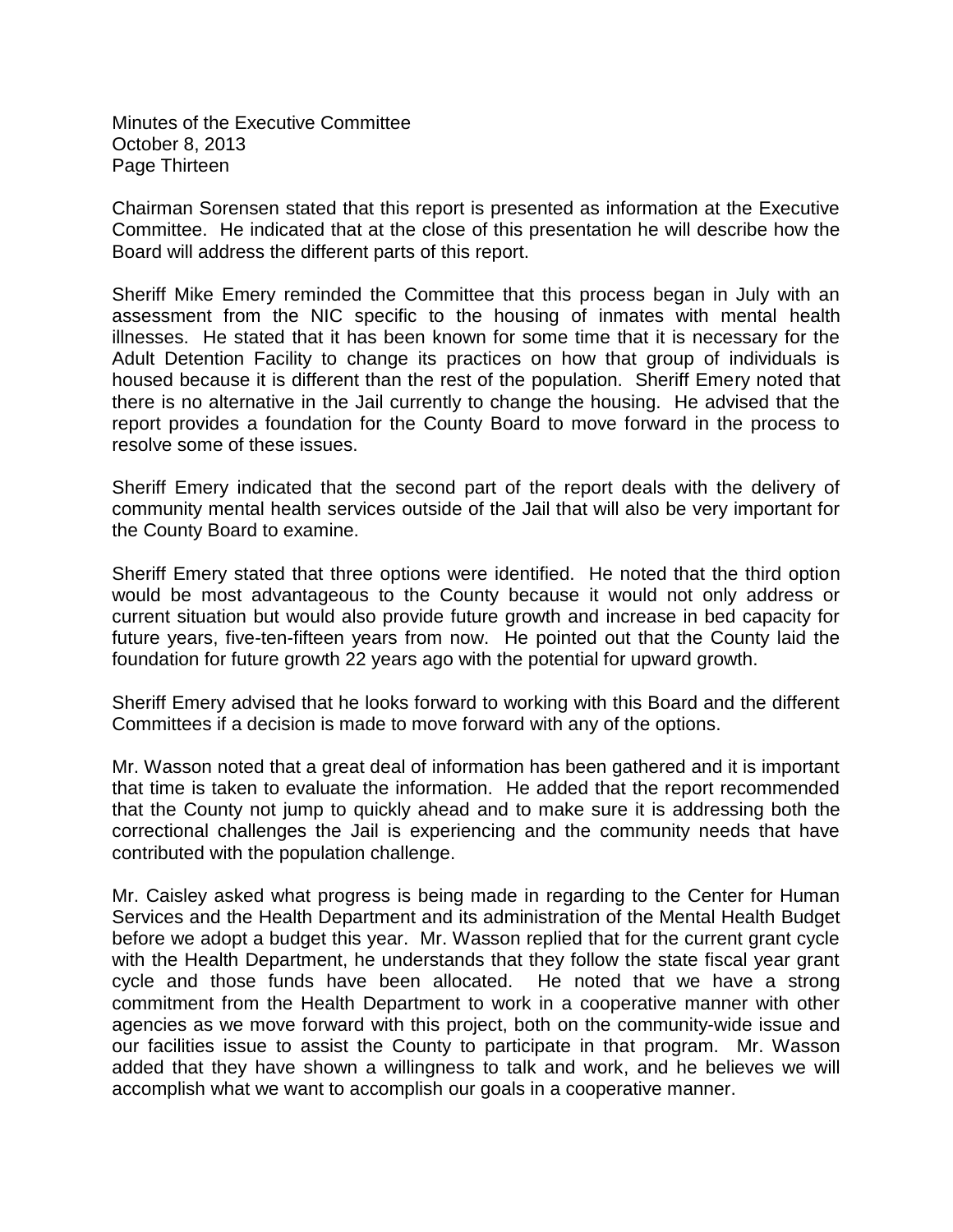Minutes of the Executive Committee October 8, 2013 Page Fourteen

There was a discussion on the recent need to house inmates out-of-County due to an event held at the Coliseum. Sheriff Emery noted that the population has been increasing over the last few months. Members of the Committee shared concerns with the liability associated with the event at the Coliseum and the cost to the Sheriff's Department.

Chairman Sorensen suggested the following "game plan" to the Committees of the Board. He stated that the thinks about the NIC Report as having several fundamental parts.

- 1. The Justice Committee's initial role in receiving this report is to review the report and determine whether or not the Justice Committee concurs with the need defined in this report to address and to what extent to address the mental health housing and services within the Jail and within our justice system in McLean County.
- 2. The Property Committee takes the report and starts to do preliminary analysis in thinking around the physical options associated with the properties of the Jail and to take that thinking as far as working with the Administrator's Office to develop some high level cost estimates of what these different options may look like. The Property Committee should also review the LZT Report from 2000, which addressed many of these same issues.
- 3. The Community Issue
	- a. The services provided by the McLean County Health Department,
	- b. The tax dollars being levied for mental health services,
	- c. Where those tax dollars are going in the community and whether or not those services are being provided in a way that is both a positive return on our investment for the community, and,
	- d. Specifically, whether or not those tax dollars are also serving with McLean County government in helping to deal with this issue.

Chairman Sorensen stated that he is considering forming an Advisory Group under the purview of the Executive Committee of the McLean County Board. He noted that under the rules, he is allowed to appoint up to six members of the Board to that Advisory Board, along with non-members of the Board. Chairman Sorensen indicated that it would be appropriate to involve people in the community, people involved in delivering these services today, including Sheriff Emery.

Chairman Sorensen encouraged the Finance Committee to be prepared to get involved when it comes time to pay for all of this.

The Committee concurred that this was a good plan of action.